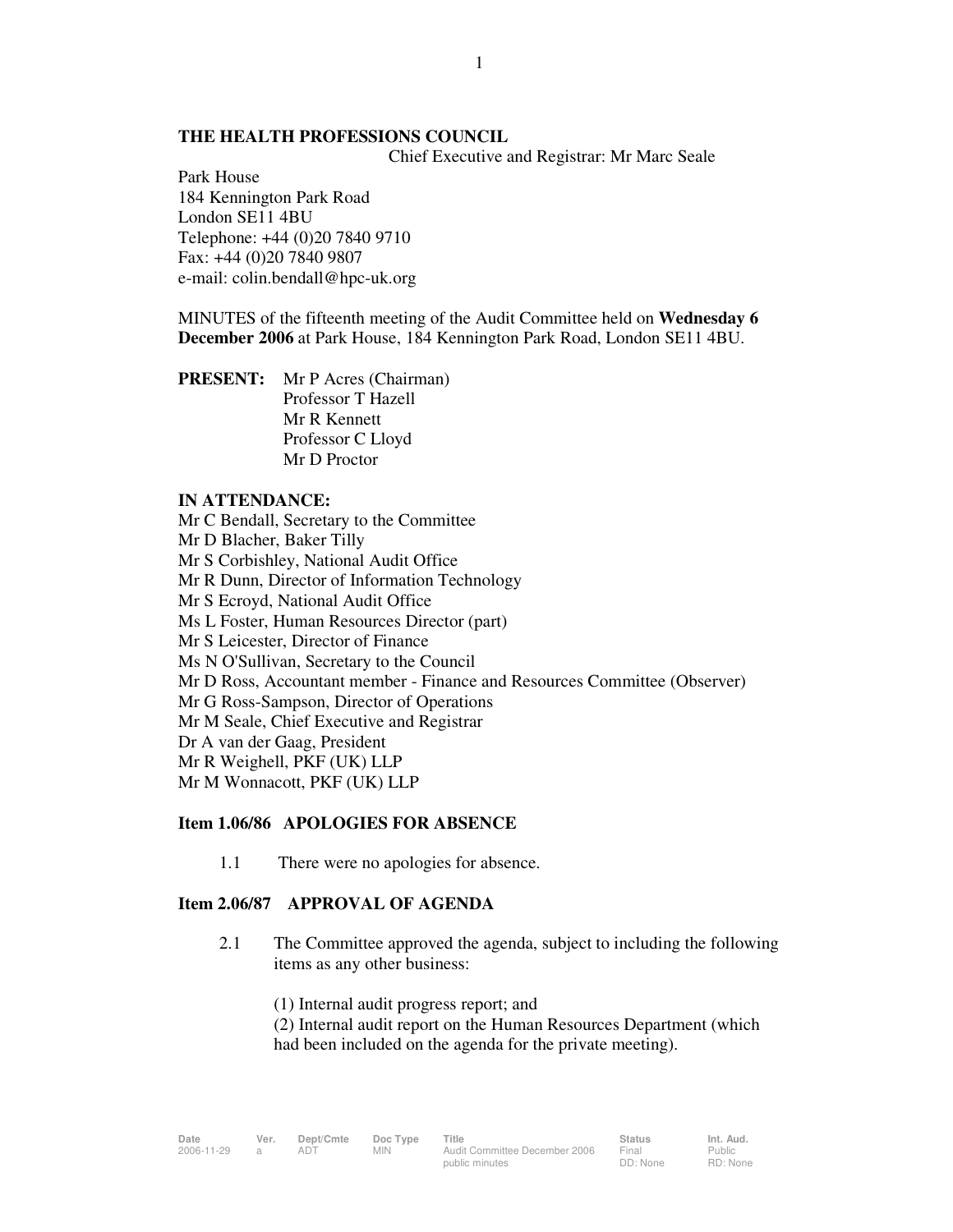3.1 It was agreed that the minutes of the fourteenth meeting of the Audit Committee should be confirmed as a true record and signed by the Chairman.

# **Item 4.06/89 MATTERS ARISING**

- 4.1 The Committee received a paper to note from the Executive.
- 4.2 The Committee noted the actions list as agreed at the last meeting.
- 4.3 In connection with action point 3, the Committee agreed that this should be amended to read that findings of ISO audits should be received from the Quality Manager at each meeting, rather than as an "ongoing" item.
- 4.4 In connection with action point 6, the Committee agreed that it would be appropriate for the HPC Risk Register to be included on the draft Council agenda twice a year, subject to agreement of the agenda by the President. The Council should be briefed on and should consider the main strategic risks in order to be able to satisfy themselves that they were being properly managed.

# **Item 5.06/90 CHAIRMAN'S REPORT**

- 5.1 The Chairman reported that he had recently attended a meeting with the President and members of the Executive to discuss the Council's corporate governance and a series of papers was due to be considered by the Council on 14 December 2006.
- 5.2 The Chairman reported that he and Mr Kennett would hold an informal meeting with representatives of the National Audit Office after the Committee meeting.

# **Item 6.06/91 QUALITY MANAGER'S REPORT**

- 6.1 The Committee received a report summarising quality management since the Council had gained ISO 9001:2000 registration in 2004. The report summarised quality audit information collated over the last quarter.
- 6.2 The Committee agreed that the report was of good quality and clearly demonstrated that the Council was committed to continuous review and improvement of its work. The Committee agreed that feedback from listening events should be inputted into the Council's quality management system and that the Quality Manager should discuss this with the Director of Communications. **Action: RB/JL (by 28 February 2007)**

Date Ver. Dept/Cmte Doc<sup>Type</sup> Title **Status Int. Aud.** 2006-11-29 a ADT MIN Audit Committee December 2006 public minutes Final DD: None Public RD: None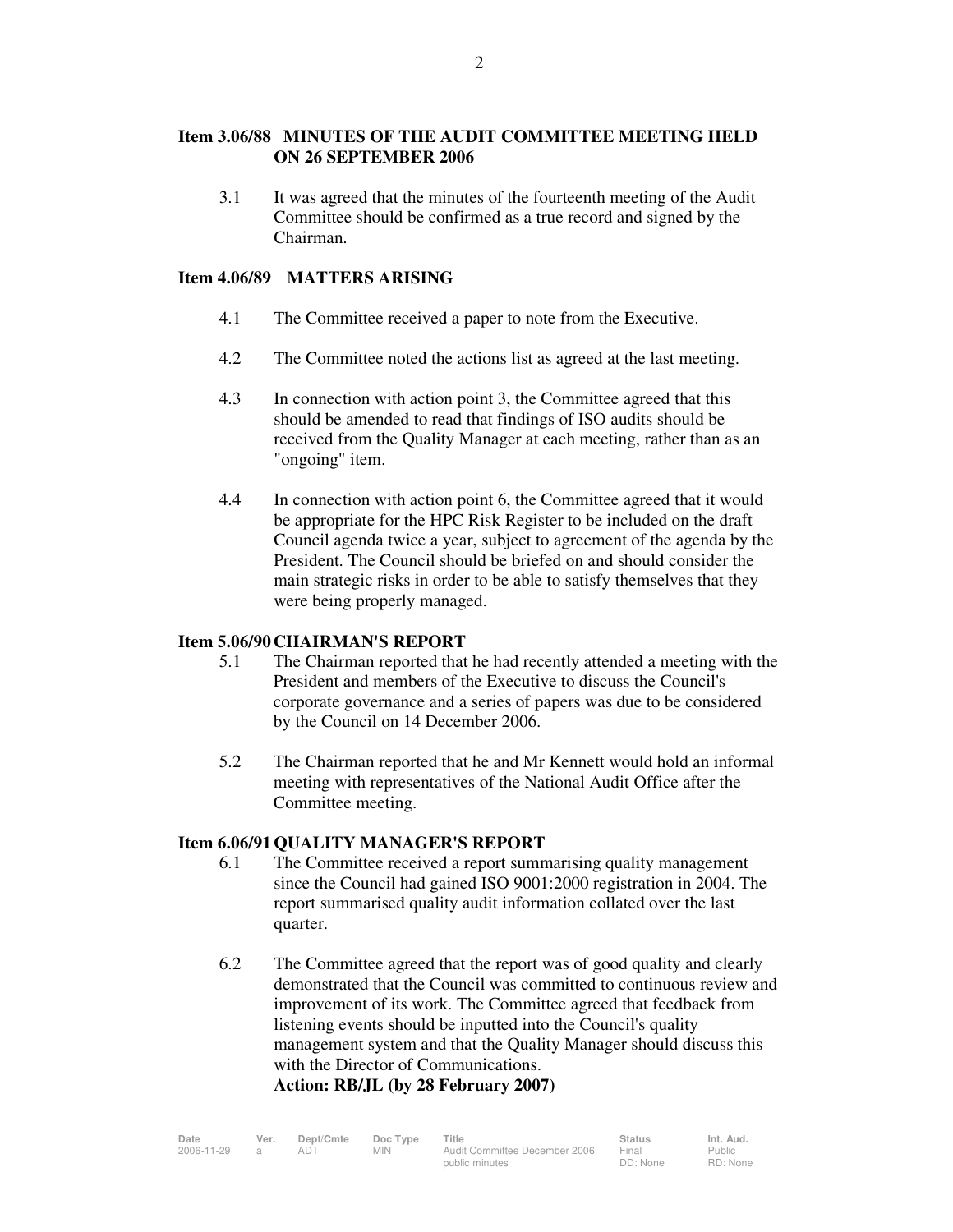#### **Item 7.06/92 FINANCIAL REGULATIONS**

- 7.1 The Committee received a paper for discussion/approval from the Executive.
- 7.2 The Committee noted that the draft financial regulations attached to the paper had been prepared by the Executive with input from the Council's solicitor and parliamentary agent. The draft regulations replaced the standing financial instructions which had been agreed by the Council in November 2002.
- 7.3 The Committee noted that the draft regulations had been agreed by the Finance and Resources Committee on 20 November 2006, subject to several amendments made by that Committee.
- 7.4 The Committee agreed to the following amendments:
	- Paragraph 9 should state that the Chief Executive was the Council's Accounting Officer and reported to Parliament. The Committee noted that the National Audit Office could provide suitable wording for the regulations.

#### **Action: Mr Ecroyd (by 31 December 2006)**

• There should be a statement that the Director of Finance was responsible for regularly reviewing the regulations. The Committee noted that PKF could provide suitable wording.

# **Action: Mr Weighell (by 31 December 2006)**

7.5 The Committee agreed that the amended regulations should be presented to the next Audit Committee meeting for further discussion.

# **Action: MJS (by 28 February 2007)**

- 7.6 The Committee noted that the Finance Manager's job title had recently changed to Director of Finance and that some papers had been prepared before this, using the old title.
- 7.7 The Committee noted that letters to Accounting Officers ("Dear Accounting Officer" letters) were available on the H.M. Treasury website. The Committee noted that the Chief Executive and Registrar had asked that he should be added to the Treasury's circulation list for letters to Accounting Officers, but this had apparently not been actioned by the Treasury. It was agreed that a request for the Chief Executive and Registrar to be added to the treasury list should be made in writing.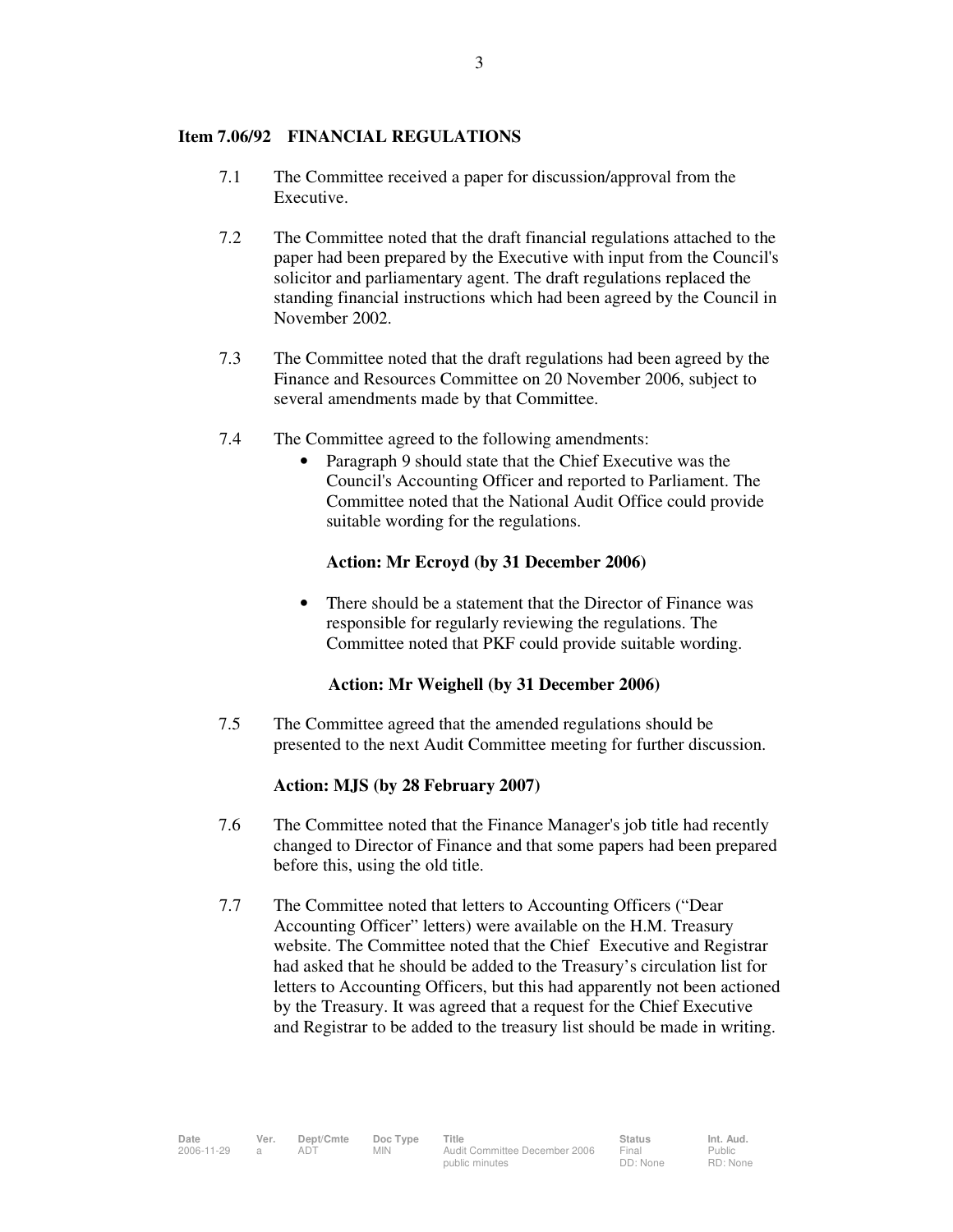# **Item 8.06/93 MODEL AGENDA FOR THE AUDIT COMMITTEE**

- 8.1 The Committee received a paper for discussion/approval from the Executive.
- 8.2 The Committee noted that at its meetings on 28 June 2006 and 26 September 2006, it had considered details of business for each meeting during the year. Further amendments made on 26 September 2006 had been incorporated into the paper.
- 8.3 The Committee noted that it would receive both an internal audit progress report and any finalised internal audit reports at each meeting.
- 8.4 The Committee agreed the timetable of business set out in the paper.

# **Item 9.06/94 TRAINING FOR THE AUDIT COMMITTEE 2007**

- 9.1 The Committee received a paper for discussion/approval from the Executive.
- 9.2 The Committee noted that, at its meeting on 12 June 2006, it had agreed that it should receive annual training on aspects of its work.
- 9.3 The Committee agreed that the next training session should be held on the afternoon of 28 February 2007 and agreed the content of the training as set out in the paper, subject to any further requests for amendments from members.

**Action: CB (by 28 February 2007)** 

#### **Item 10.06/95 2006/07 YEAR END REPORTING TIMETABLE**

- 10.1 The Committee received a paper to note from the Executive.
- 10.2 The Committee noted that, at its meeting on 26 September 2006, it had received the timetable for preparation of the 2006-7 annual report and accounts.
- 10.3 The Committee noted that, following agreement of the timetable, the Executive had prepared an operational timetable which described the action required at each stage and the party or parties responsible.
- 10.4 The Committee noted that the Director of Finance, the Director of Communications and the Secretary to the Council were responsible for different aspects of the timetable (namely financial statements/ management commentary; production of the annual report; liaison with the Privy Council/filing of the company return, respectively). The Committee discussed contingency planning if the Director of Finance

| Date       | Ver. | Dept/Cmte | Doc Type | Title                         | <b>Status</b> | Int. Aud.     |
|------------|------|-----------|----------|-------------------------------|---------------|---------------|
| 2006-11-29 |      |           | MIN.     | Audit Committee December 2006 | Final         | <b>Public</b> |
|            |      |           |          | public minutes                | DD: None      | RD: None      |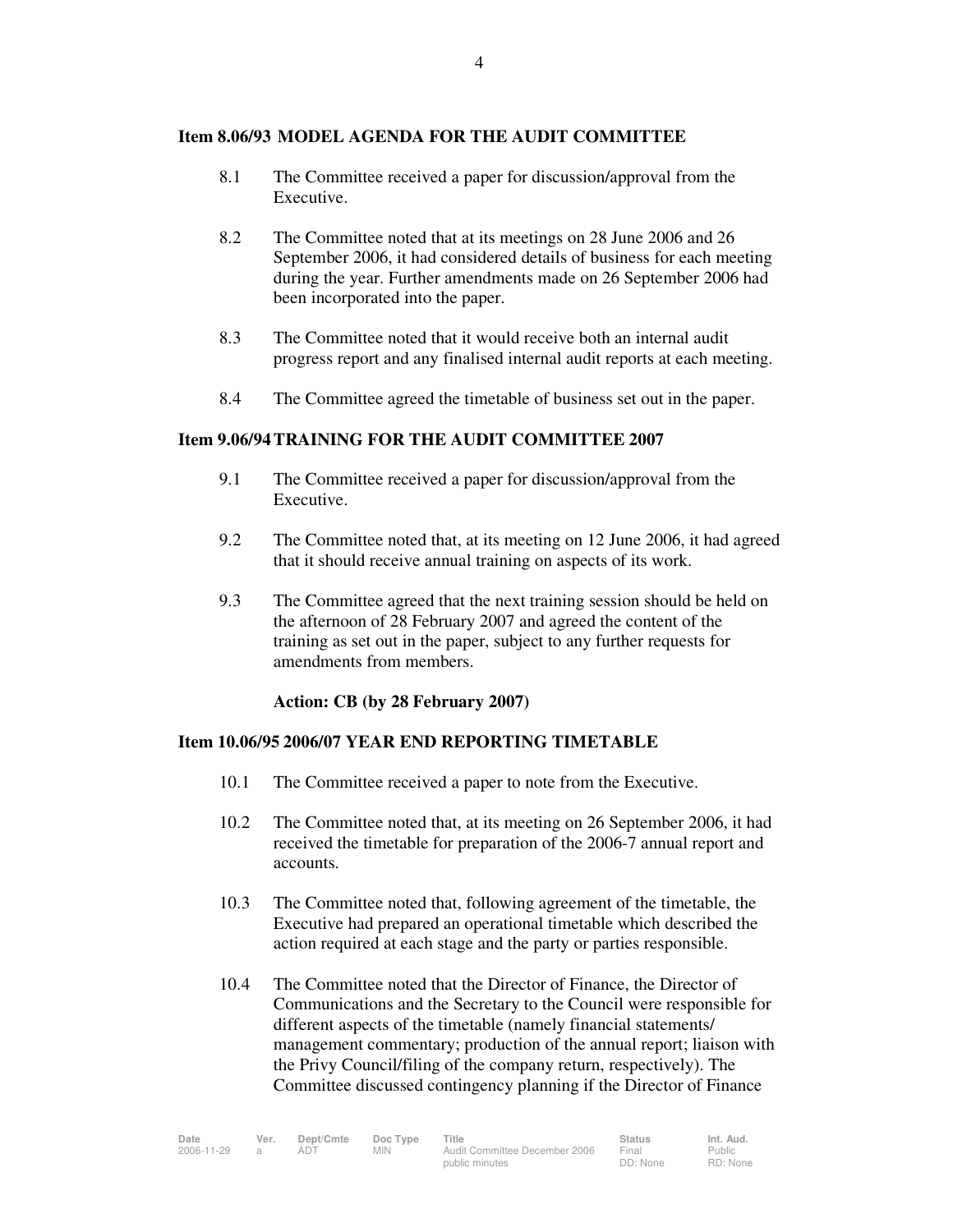was unavailable during preparation of the annual report and accounts. The Committee noted that this could be covered by work by the external auditor or by hiring temporary employees. The Chairman asked who was responsible and accountable for ensuring that the whole process and timetable was followed and that HPC fulfilled all its obligations. The Chief Executive said that he was responsible and accountable for this being delivered.

- 10.5 The Committee noted that Baker Tilly and the National Audit Office felt that the timetable was realistic.
- 10.6 The Committee noted that the Secretary to the Council would be the contact point for any minor amendments requested by Baker Tilly and the National Audit Office after the annual report and accounts had been considered by the Council.

#### **Item 11.06/96 ANY OTHER BUSINESS**

- 11.1 The Committee received a tabled paper, giving a progress report on internal audit work by PKF.
- 11.2 The Committee noted that the final report on the Human Resources Department had concluded that control in this area was satisfactory.
- 11.3 The Committee noted that the draft report on Corporate Governance and Risk Management had concluded that control was satisfactory in most respects. The Committee noted that the report had indicated that risk management systems were at a relatively early stage of development.
- 11.4 The Committee noted that the draft report on the Information Technology (IT) Service Level Agreement indicated that IT support was satisfactory in most respects and that back up and disaster recovery was satisfactory. Contract management was satisfactory, except for the LISA registration system where part of the application was unsupported.
- 11.5 The Committee noted that PKF intended to carry out the additional fieldwork on Information Technology, which had been requested by the Committee on 26 September 2006, after finalising the outstanding IT report.
- 11.6 The Committee noted that, although fieldwork on the Corporate Governance and IT reports had been completed in September, the final reports were not yet available. The Committee agreed that finalised internal audit reports, once available, should be circulated to members electronically.

# **Action: PKF (Ongoing)**

| Date       | Ver. | Dept/Cmte | Doc Type | Title                         | <b>Status</b> | Int. Aud. |
|------------|------|-----------|----------|-------------------------------|---------------|-----------|
| 2006-11-29 |      |           | MIN.     | Audit Committee December 2006 | Final         | Public    |
|            |      |           |          | public minutes                | DD: None      | RD: None  |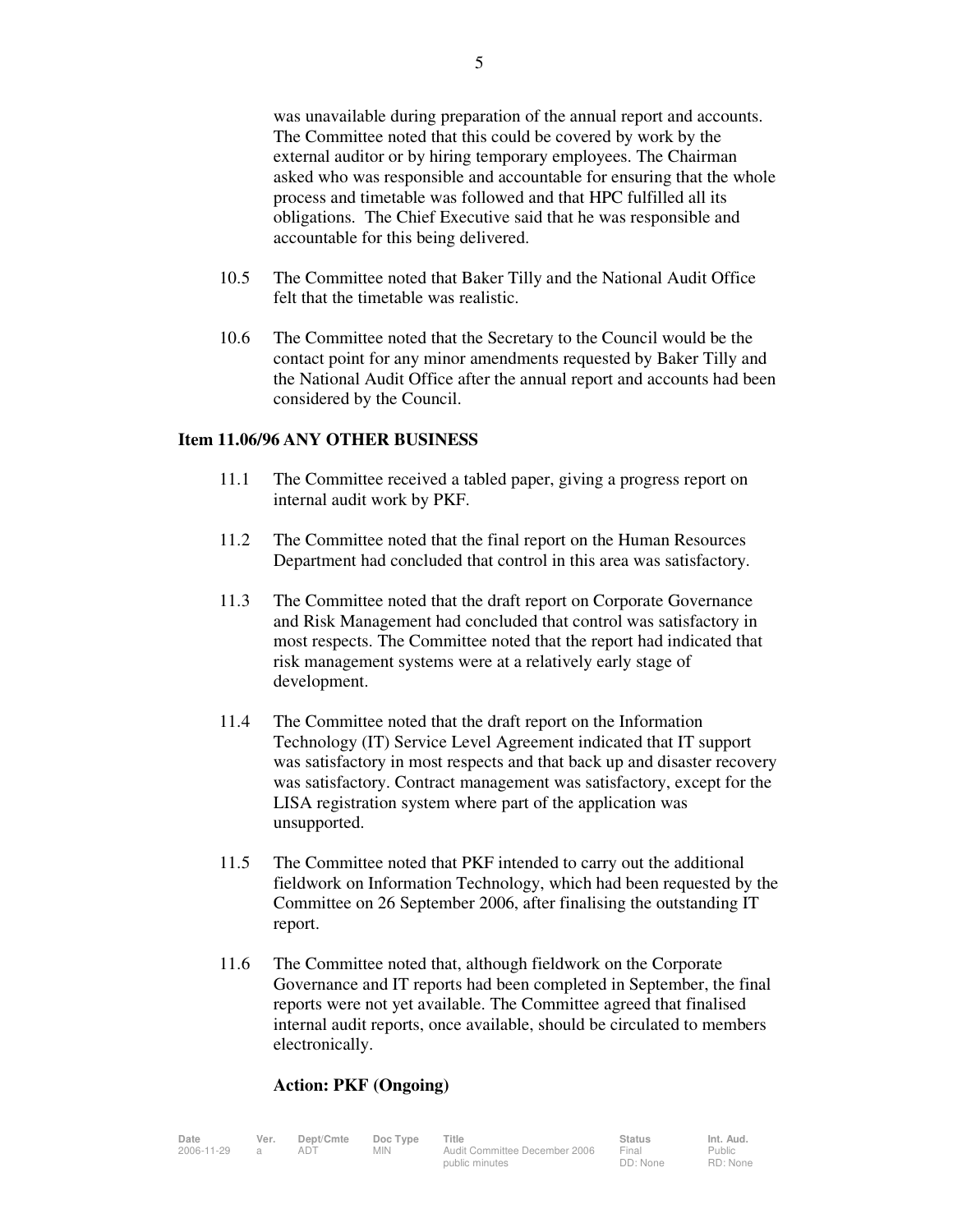11.7 The Committee agreed that the Chairman and Mr Kennett should meet representatives of PKF to discuss the Committee's concerns and to discuss what action could be taken by the HPC to facilitate internal audit.

#### **Action: Chairman/Mr Kennett (by 31 December 2006)**

- 11.8 The Committee agreed that internal audit reports should normally be considered as part of the public agenda. The Committee agreed to take the internal audit report on the Human Resources Department as an item of any other business.
- 11.9 The Committee noted that the previous internal audit of the Human Resources Department by the former auditors had concluded that controls appeared deficient. A high number of recommendations had been made to improve controls. The review by PKF had established that all recommendations had been addressed and the overall rating was "satisfactory". The Committee noted that a "sound" rating was normally given if it could be demonstrated that controls had operated for a sustained period of time.
- 11.10 The Committee noted that the report recommended that adequate evidence of entitlement to work in the UK should be obtained for all new employees and a copy of the evidence retained on file. The Committee noted that this related to one instance where no evidence was on file. The Committee noted that the Department had since obtained the necessary evidence and had reviewed all employee files to ensure that evidence was retained.
- 11.11 The Committee noted that "satisfactory" was used in various sections of the report but was not used in the same sense as the overall definition of "satisfactory".
- 11.12 The Committee noted that the management response had not been included in the report and asked that this should be done for all future internal audit reports.

# **Action: PKF (Ongoing)**

 11.13 The Committee agreed that the HPC should aim for the highest possible rating in all areas of its work and to facilitate this, PKF should provide guidance on best practise in future reports.

# **Action: PKF (Ongoing)**

11.14 The Committee thanked Ms Foster for her hard work in improving controls in the Human Resources Department.

| Date       | Ver. | Dept/Cmte | Doc Type | Title                         | <b>Status</b> | Int. Aud. |
|------------|------|-----------|----------|-------------------------------|---------------|-----------|
|            |      |           |          |                               |               |           |
| 2006-11-29 |      | adt       | MIN.     | Audit Committee December 2006 | Final         | Public    |
|            |      |           |          | public minutes                | DD: None      | RD: None  |